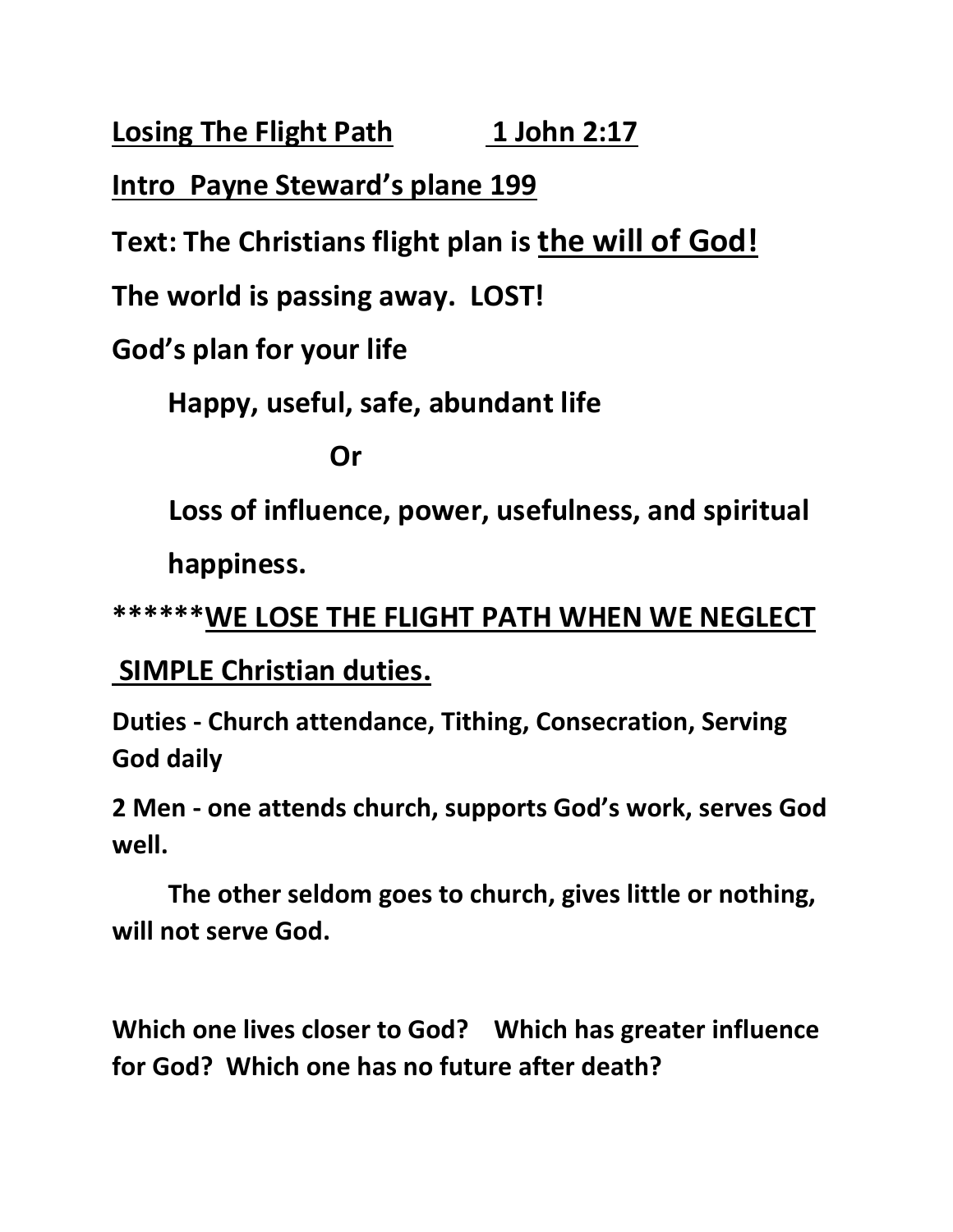#### **Christian life or not?**

### **\*\*\*\*\*\*WE LOSE THE FLIGHT PLAN WHEN WE neglect Bible reading.**

**Gift of God. To help us strengthen and keep us on the right track.** 

**Build up the church, not tear it down. It shows- grow in** 

#### **grace**

# **\*\*\*\*\*\* we lose the flight path when we lose our temper!**

**Boil over like a pot of water. Lose our Christian** 

**spirit.**

**Billy Sunday said, "Discharging a shotgun only takes a second, but it destroys everything near it."**

## **\*\*\*\*\*We lose our flight plan with an unforgiving spirit.**

**Don't let the sun go down upon your wrath. Never told to get even**

**ILL. Christ on the cross. Sick man, dying, called in enemy. Forgiveness, Fellowship "-JUST REMEMBER, IF I GET WELL, THE OLD GRUDGES STILL HOLD."**

## **\*\*\*\*\*We lose the flight plan when we quit serving God..**